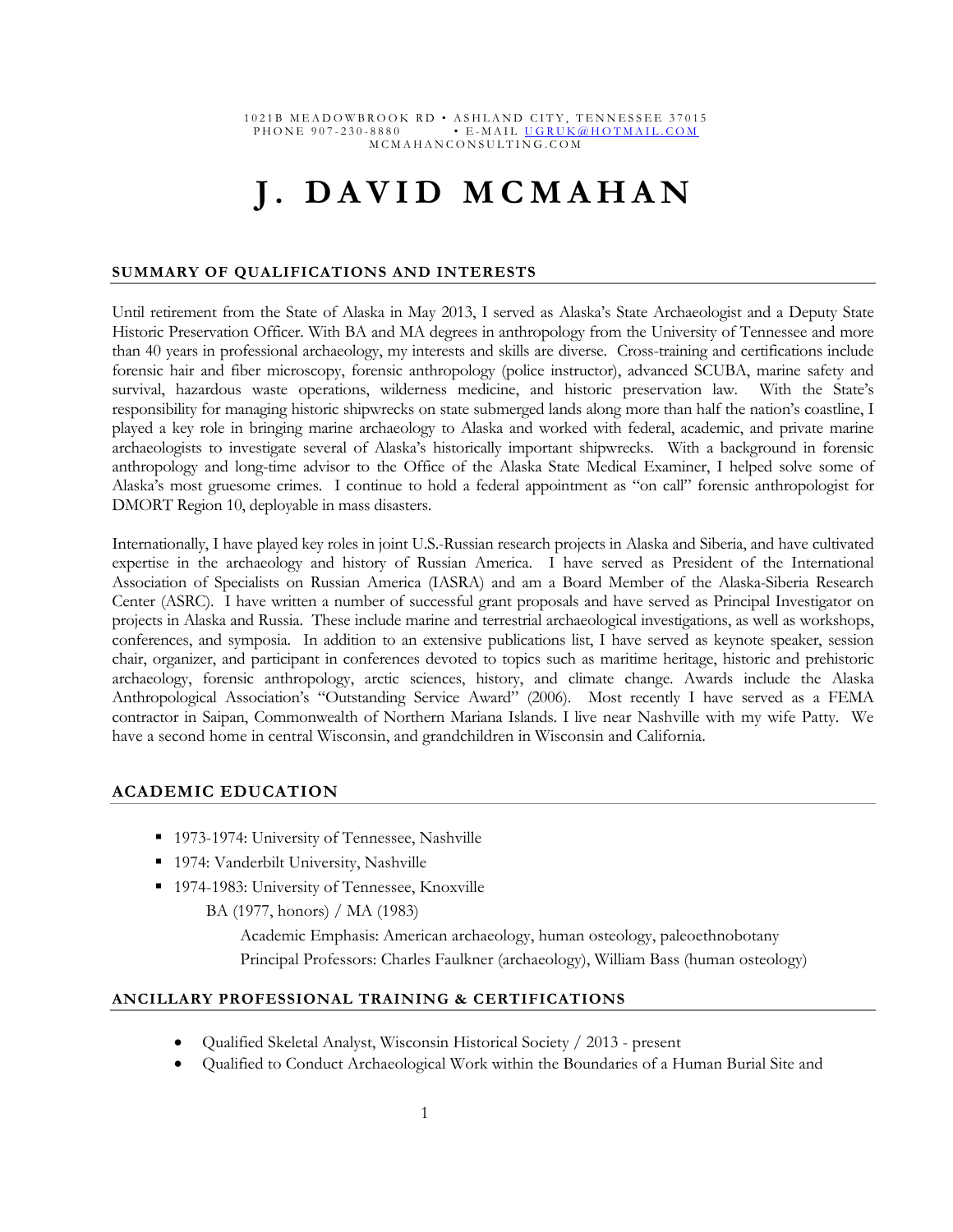Excavate Burials, Wisconsin Historical Society / 2013 - present

- Introduction to Foreshore and Underwater Archaeology / 3 days (NOAA, Nautical Archaeological Society, 2009 [organizer and instructor in 2010])
- Submerged Aircraft Underwater Escape (LTR Training Systems 2008)
- SCUBA (Open Water, Advanced, Enriched Oxygen, Drysuit, Rescue Diver, Oxygen Administration, First Aid [PADI / Diver Alert Network])
- Marine Safety/Survival Instructor (AMSEA, 1997)
- Hazardous Materials Incident Response Operations /40 Hr. HAZWOPER and annual refreshers (U.S. EPA and NANA Systems, 1994 -present).
- Federal Projects and Historic Preservation Law (GSA Interagency Training Center, multiple courses from 1984-present).
- Alaska Water Wise Boating Safety Course (Alaska State Parks, 2010)
- Archaeological Resources Protection Act /40 Hr. ARPA (Federal Law Enforcement Training Center, 1991; NPS refresher 2011)
- Police Instructor, forensic anthropology (Alaska Police Standards Council, 1992 / no expiration)
- Powerboat Operator Certificate (Alaska State Parks, 2008)
- Scanning Electron Microscopy (University of Alaska, 1999)
- Forensic Hair and Fiber Microscopy (McCrone Institute, 1998)
- Forensic Facial Sculpture (University of Oklahoma, 1991)
- NAGPRA / Native American Graves Protection and Repatriation Act (NPS, 2001, 2011)
- Environmental Enforcement Seminar (NPS and U.S. Attorney's Office 2011)
- Conservation of Archaeological Materials with Silicone (Texas A & M Conservation Research Laboratory)
- Bone Trauma workshop (American Academy of Forensic Sciences, 1996)
- Sexing and Aging the Human Skeleton (American Academy of Forensic Sciences, 1996)
- Annual Firearms and Wildlife Safety Training: rifle, shotgun, handgun (BLM, Alaska State Parks)
- Wilderness Survival Training (multiple courses / training organizations)
- Survival Medicine / 16 hours (LTR Training Systems, 2003 and 2016)

## **PROFESSIONAL EXPERIENCE**

Senior Archaeologist

*Employer*. Wood Environment and Infrastructure Solutions (through AMEC Foster Wheeler merger) *Description*. I was hired to provide "on call" archaeological / historic preservation services to FEMA through Wood's affiliation with CCPRS (a joint venture between CDM Smith and Jacobs Engineering Group). Since July 2019, I have provided on call services to FEMA's Environmental and Historic Preservation Section in the Mariana Islands I worked in the FEMA field office in Saipan During Oct-Dec, 2019, and presently work from home as needed on reports and compliance documents.

Archaeological Consultant, Owner and Senior Archaeologist (2013-2018)

*Employer*: McMahan Consulting

 *Description*: As the owner of a small consulting company, I conduct archaeological and forensic investigations. Clients have included engineering companies, state and federal agencies, tribes, and the Native American Rights Fund. In recent years I served as PI (through McMahan Consulting and Sitka Historical Society) for a multi-year National Science Foundation shipwreck / survivor camp project in SE Alaska, as well as a consulting archaeologist for the Nondalton Tribal Council. Both projects have been completed.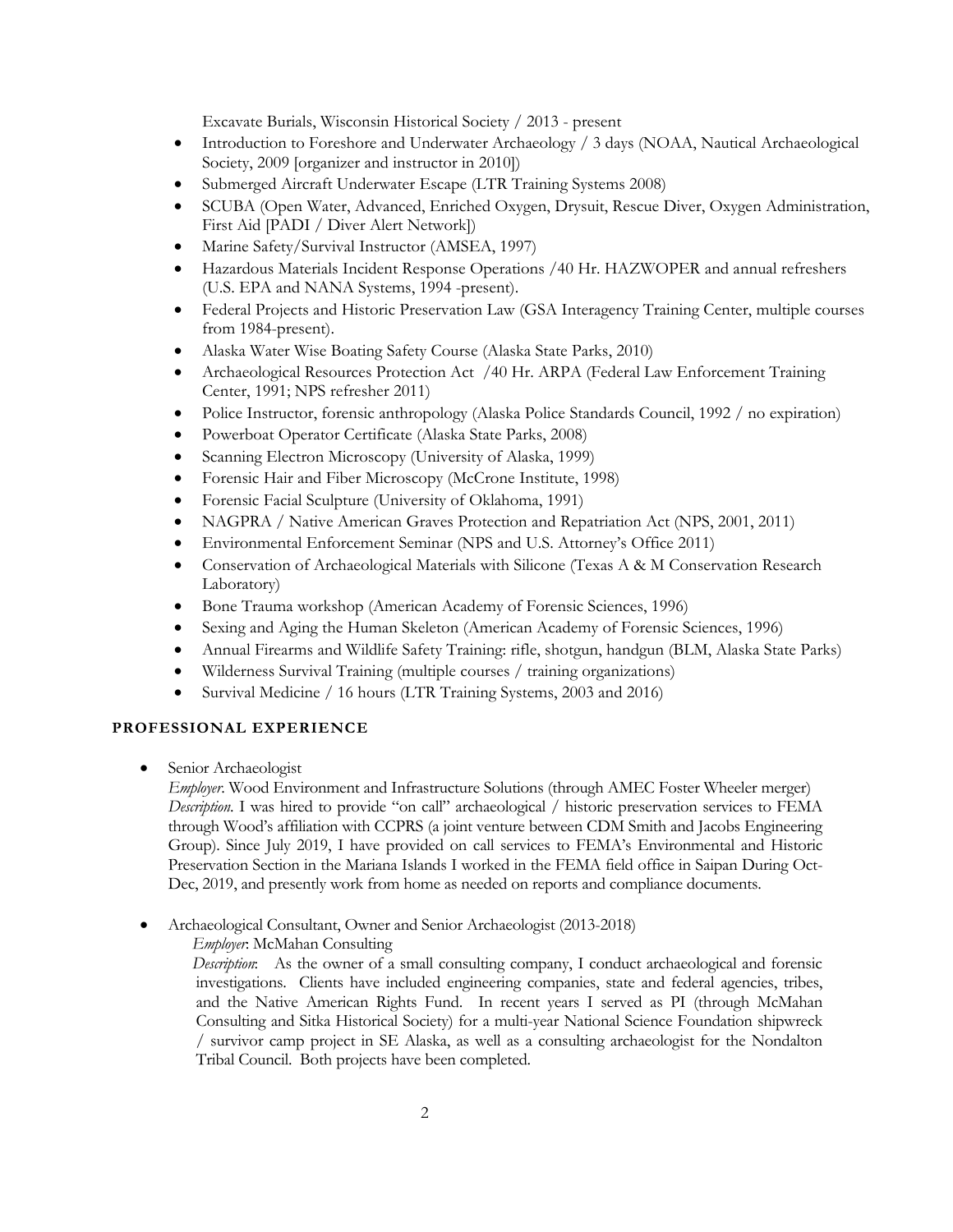#### Alaska State Archaeologist, Deputy SHPO (2003-2013)

*Employer*: Alaska Department of Natural Resources, Office of History and Archaeology / OHA (Anchorage, Alaska)

*Description*: Served as the State of Alaska's expert in archaeology, representing the State on program-wide issues that include both terrestrial and submerged cultural resources. Responsibilities included: oversight of the statewide site inventory program (including the development of an integrated business system); the oversight of planning and quality review of archaeological projects; final review of professional papers and publications; participation in or supervision of archaeological investigations; development and review of agreement documents (MOAs, MOUs, PAs, Cooperative Agreements, etc.); permit review and inspections; inventory and mitigation assessments; participation in SHPO reviews of determinations of eligibility; authorship of reports and publications for both academic and public audiences; oversight of cultural resource management for hazardous substance spills; oversight of and participation in public education and cultural stewardship programs, including regular public presentations, outreach, and collaborations with other organizations; investigation and management of submerged resources; providing technical guidance on a wide range of issues (including cemetery issues, laboratory analysis, and hazardous materials spills); representing the state's historic preservation interests as a Technical Work Group advisor to the Governor's Subcommittee on Climate Change; teaching workshops and classes on historic preservation, heritage issues, and advanced crime scene investigation; developing work plans and budgets for archaeological investigations; carrying out archaeological projects to completion, including publication of final reports; providing technical assistance to other agencies, tribes, and local organizations (such as historical societies and museums); and developing liaisons and collaborative working relationships with other agencies, tribes, and communities. I have assisted the Office of the State Medical Examiner and law enforcement agencies with human remains exhumations, autopsies, field investigations, laboratory analyses and advanced criminal investigation workshops. From 1988-2012, a co-worker and I produced approximately 150-200 forensic reports (either individually or jointly authored). I supervised two senior state archaeologists, two Natural Resource Technicians, and several interns or part-time employees. As a Deputy Chief / SHPO, I regularly supervised all OHA staff (archaeologists, historians, architectural historians, administrative staff, etc.) while the Chief is out of the office. I have represented the state's cultural resource interests during responses to hazardous substance spills, including the EXXON-VALDEZ (1989) and SELENDANG AYU (2004) oil spills. I have prepared numerous grant proposals and received funding from outside sources for projects in Alaska and Russia.

#### Forensic Anthropologist / DMORT / GS-13 (2003-present)

*Employer*: U.S. Department of Health and Human Services, National Disaster Medical System (On-call position, concurrent with above)

*Description*: I have an appointment as Forensic Anthropologist for the Federal Region 10 (Alaska, Oregon, Idaho, and Washington) Disaster Mortuary Operational Response Team (DMORT), subject to deployment as a uniformed federal employee in the event of a mass disaster within the United States. During an emergency response, DMORTs work under the guidance of local authorities by providing technical assistance and personnel to recover, identify, and process deceased victims. My last deployment (to California) was completed in March 2020.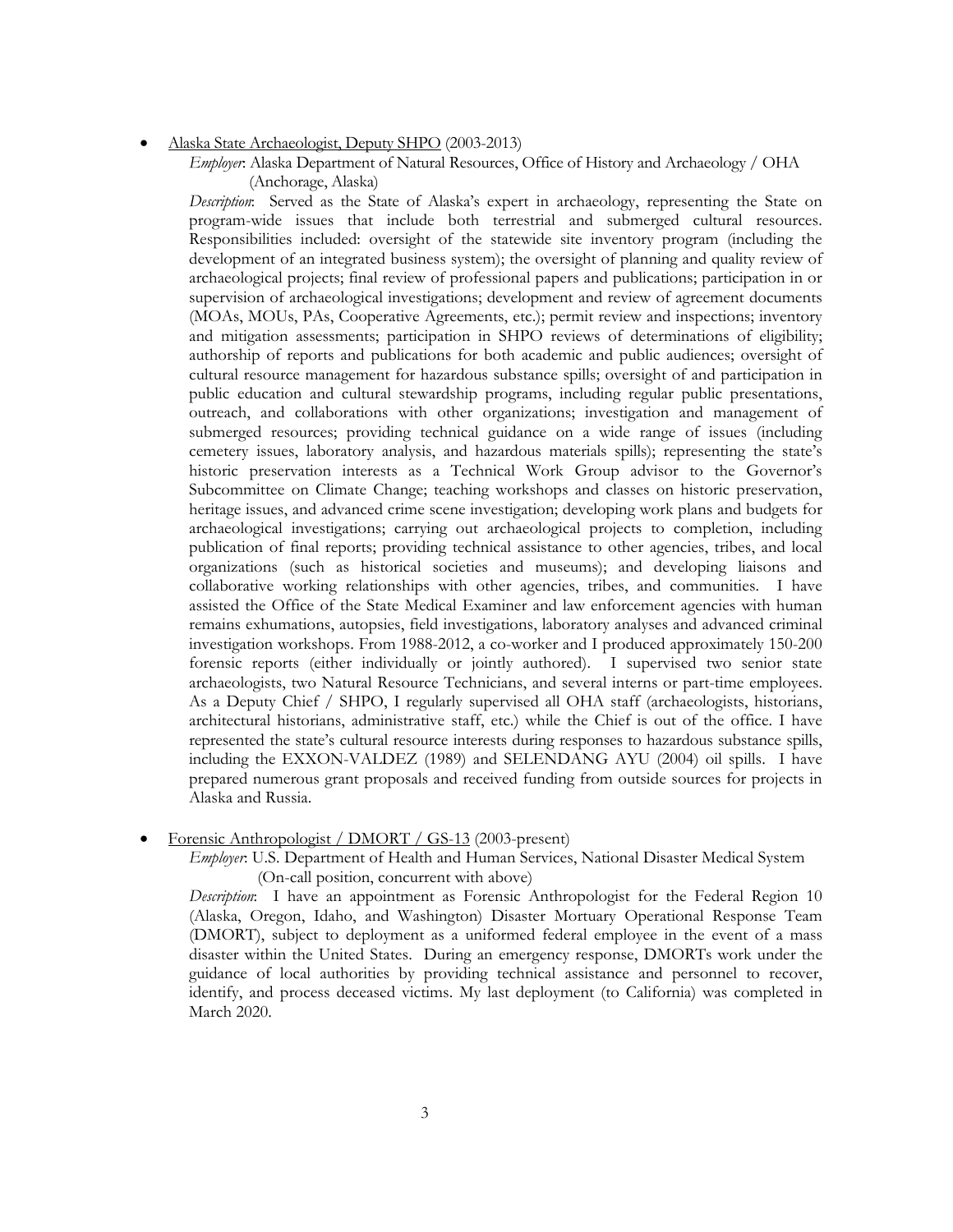Senior Archaeologist / Program Manager (2001-2003)

*Employer*: Alaska Department of Natural Resources, Office of History and Archaeology (Anchorage, Alaska)

*Description*: Essentially performed the duties of the State Archaeologist described above prior to formal appointment. These included the issuance of permits for archaeological investigations on state lands; preparation and review of compliance documents and research designs; oversight of the state's site inventory program; providing counsel to the State Medical Examiner and law enforcement agencies on cemetery and human remains issues; advising the State Historic Preservation Officer on archaeological, cemetery, and human remains issues; investigating issues relating to historic shipwrecks and submerged aircraft; developing research designs or work plans and preparing budgets for archaeological projects; and representing the state's cultural resource interests during responses to hazardous materials spills.

Project Archaeologist (1984-2001)

*Employer*: Alaska Department of Natural Resources, Office of History and Archaeology (Anchorage, Alaska)

*Description*: Planned and performed archaeological and anthropological investigations, including technical research, on behalf of the state to insure compliance with federal and state guidelines during public construction planning. This involved carrying out archaeological projects to completion, including publication of final reports. Provided forensic counsel to the State Crime Laboratory and State Medical Examiner. I provided SHPO oversight during the cleanup following the EXXON-VALDEZ (1989) oil spill.

Project Archaeologist (1976-1983)

*Employer*: University of Tennessee, Knoxville

*Description*: Served as project archaeologist for the Anthropology Department and McClung Museum at the University of Tennessee while a graduate student there. Employment ranged from half-time (winters) to full-time (summers), with responsibilities that increased with experience and education. This involved carrying out archaeological projects to completion, including publication of final reports. Supervised field and laboratory crews during data recovery in conjunction with public construction, prepared final reports.

Seasonal Archaeologist / GS-7 (1977, 1978)

*Employer*: U.S. National Park Service, Alaska Region

*Description*: Performed archaeological reconnaissance (site inventory, testing, and evaluation) as part of a small team on the Arctic Slope of Alaska. This also involved some work at the "Bishop's House," Sitka National Historical Park, in 1978. Required the use of inflatable rafts and helicopters for crew transport, as well as long term camping in remote settings.

Seasonal Archaeologist / State of Tennessee (1973, 1975-1976)

*Employer*: Tennessee Division of Archaeology, Nashville

*Description*: Participated in supervised data recovery at several prehistoric and historic sites; conducted supervised and unsupervised site survey in the Cumberland River valley.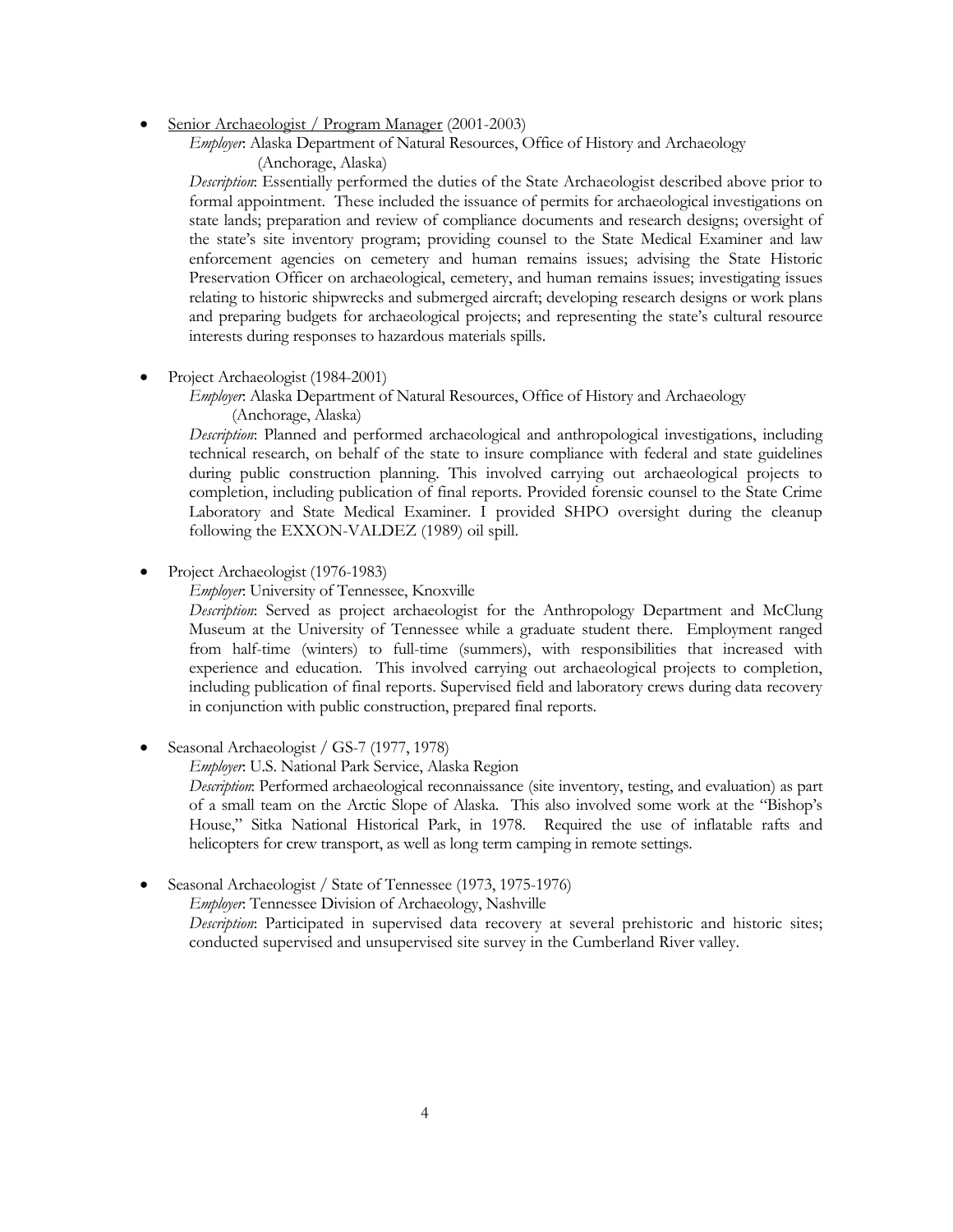## **AWARDS AND RECOGNITION**

- Appointment, Health and Culture Technical Group, Governor's Panel on Climate Change (2009-2010)
- Director's Award for Exemplary Service, Alaska Division of Parks & Outdoor Recreation (2008)
- Plaque of Commendation, Joint Siberian-Alaskan Research Group on Russian America (2007)
- Outstanding Service to the Association Award, Alaska Anthropological Association (2006)
- Certificate of Appreciation for work towards preservation of historic shipwrecks in Alaska, Alaska Division of Parks (2005)
- Certificate of Appreciation and Founding Member pin, U.S. Dept. of Homeland Security (DMORT, 2004)
- Certificate of Appreciation for instructing "Human Remains and Clandestine Graves," Alaska State Troopers (1992)
	- Award for instructing "Advanced Criminal Investigation Training," Alaska Peace Officers' Assoc. (1992)
- Certificate of Appreciation, Alaska Peace Officers' Association (1990)
- Eagle Scout (1972)

# **PROFESSIONAL AFFILIATIONS**

- President, International Association of Specialists on Russian America (IASRA)
- Board Member, Alaska-Siberian Research Center
- Guest Curator for the development of permanent exhibits, Alaska State Museum (2014-2015)
- Board Member, Accessions Advisory Committee, the Alaska State Museums (2013-2018)
- Registered Professional Archaeologist (RPA)
- Society for Historical Archaeology
- Alaska Historical Society (authorized representative for NSF grant proposals)
- Alaska Anthropological Association (former board member)
- Museums Alaska
- National Maritime Historical Society
- Board Member, Dept. of Anthropology Graduate Advisory Board, Univ. of Alaska Anchorage
- **•** Sitka Historical Society
- Tennessee Council for Professional Archaeology, Inc.

## **GRANTS AWARDED (PRINCIPAL INVESTIGATOR)**

- National Science Foundation (2013-2018): American-Russian Investigation of the NEVA Wreck and Survivor's Camp: 200th Anniversary Expedition, Sitka, Alaska.
- National Science Foundation (2011): Planning for Future Research on Russian America through International Seminars.
- Alaska International Education Foundation (2011): Travel award to subsidize NSF funds: Planning for Future Research on Russian America through International Seminars.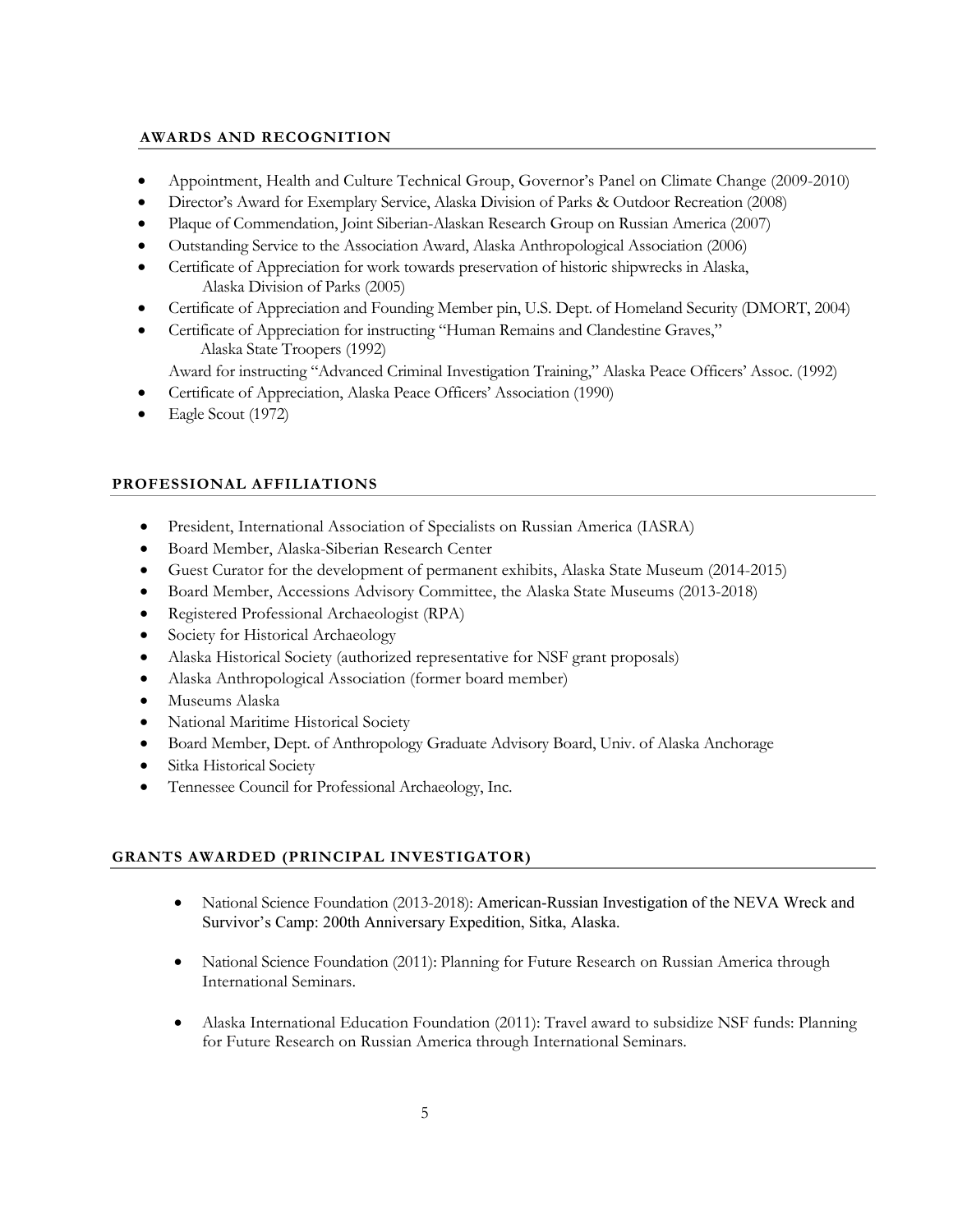- National Science Foundation (2010): Archaeological testing of Russian sites in Sitka, participation in the 2010 International Conf. on Russian America, and tribal cultural activities on the Kenai Peninsula.
- National Science Foundation (2009): Exploring the Tea Road to Alaska through Workshop Participation, Archaeological Exploration and Archival research in Irkutsk and Kiakhta, Russia.
- Rasmuson Foundation (2009): Conservation Treatment of Artifacts from the TORRENT Shipwreck Site, Kachemak Bay, for Museum Curation and Display in Alaska.
- Alaska International Education Foundation (2007): Travel award to participate as "invited speaker" at "Two Centuries of U.S.-Russia Relations," an international conference at the Russian Academy of Sciences, Moscow, Russia.
- National Science Foundation (2006): Joint Siberian Alaskan Research Group on Russian America: Cooperative Research Projects, 2006-2007: Phase I (workshops and community outreach in Alaska and California)
- National Oceanic and Atmospheric Administration, Office of Ocean Exploration (2005): Submerged Cultural Resource Management on the Last Frontier: Reconnaissance, GIS Mapping, and Biotic/Geochemical Characterization of Threatened Shipwreck Sites in Southeast Alaska.
- Beringian Heritage International Park Program, U.S. National Park Service (2004): Alaska's Submerged Cultural Heritage: Bilingual Publication of the KAD'YAK Archaeological Investigation.
- Alaska International Education Foundation (2005): Travel award in conjunction with Joint Siberian-Alaskan Research Group on Russian America, August 2005 Activities in Irkutsk, Russia.

## **PUBLICATIONS**

## McMahan, J. David

- 2018 The Survivor Camp and Wreck Site of the Russian-American Co. Ship *Neva* (1800-1813), a British Built Frigate in Russian Alaska (Poster), Alaska-Siberia Research Center / Sitka Historical Society. Poster presentation at the International Symposium on Boat and Ship Archaeology, Marseille, France, October 22-27, 2018. Available online at: http://mcmahanconsulting.com/home/neva\_project\_report.
- 2017 Report of 2012-2015 Research Relating to the Russian-American Company Ship *Neva* and Potential Shipwreck Survivor Camp, Alaska. *Alaska Journal of Anthropology*, Vol. 15 (1-2):66-78. Alaska Anthropological Association, Anchorage (in press).
- 2017 The 1813 Wreck of the Russian-American Company Sailing Ship NEVA, the Final Chapter [in Russian]. In *Culture of Russians in Archaeological Researches*:276-281. Russian Academy of Sciences, Administration of the Krasnoyarsk Region, Nauka Publishing House, Omsk, Russia.
- 2017 Archaeological Investigation of the 1813 Wreck Site of the Russian-American Company Ship NEVA, Sitka, Alaska. Reports of the Laboratory of Ancient Technologies, Scientific Journal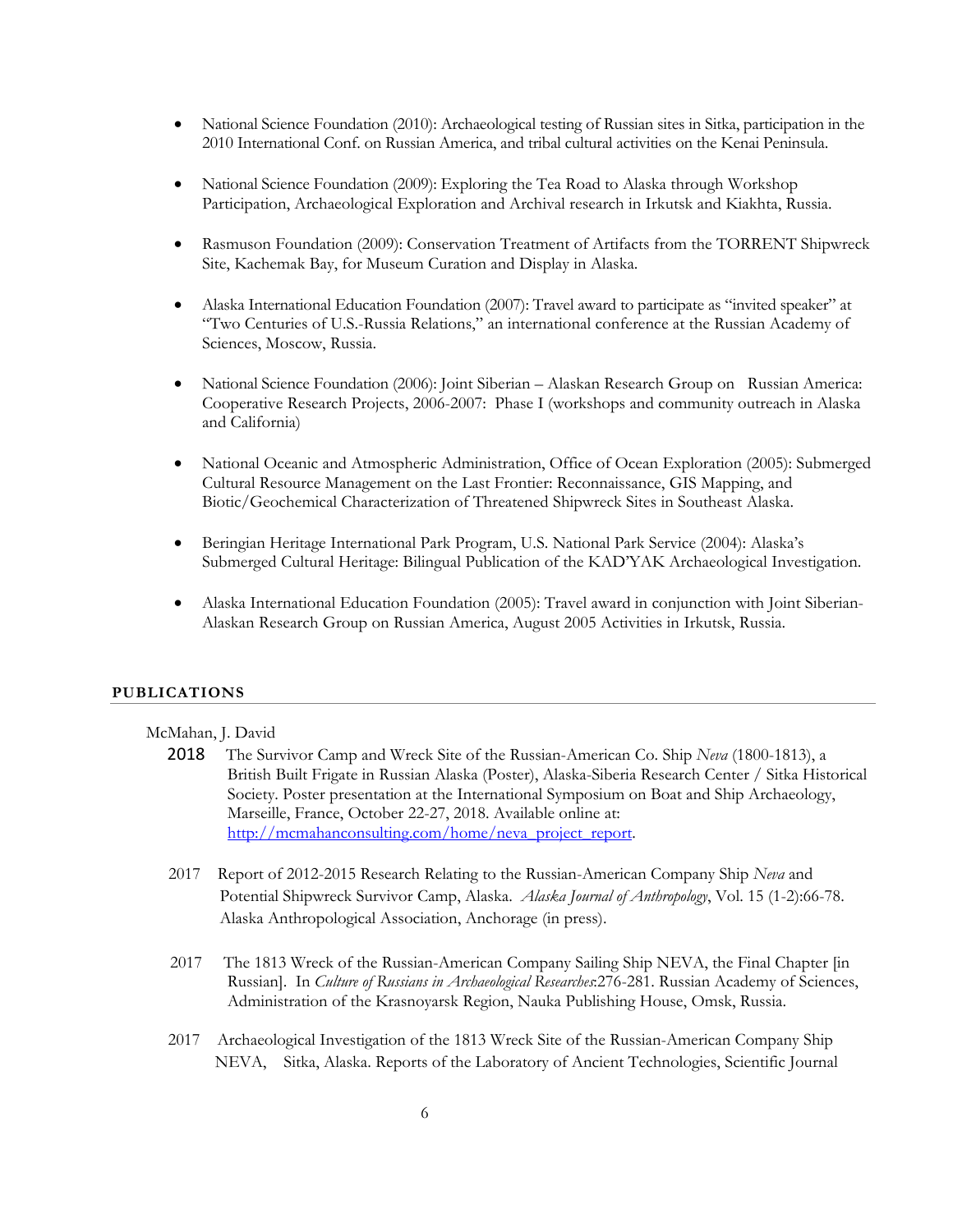13(1):47-66. Irkutsk State Technical University, Irkutsk, Russia.

- 2017 Final Report: 2016 Archeological Investigations in Kijik Archeological District NHL *Quk Taz'un (XLC-098)*. Report prepared for the Nondalton Tribal Council in Support of NPS Agreement Number P13AC01206.
- 2016 Report of 2012-2015 Research Relating to the Russian-American Company Ship Neva and Potential Shipwreck Survivor Camp, Alaska. History: Journal of Education and Science. 7(4[48]) DOI: 10.18254/S0001507-6-1. Moscow, Russia.
- 2016 Report of 2012—2015 Research Relating to the Russian-American Company Ship Neva and Potential Shipwreck Survivor Camp, Alaska. *History: Journal of Education and Science.* 7(4 (48)). DOI: 10.18254/S0001507-6-1
- 2016 Final Report: 2015 Archeological Investigations in Kijik Archeological District NHL. Report prepared for the Nondalton Tribal Council in Support of NPS Agreement Number P13AC01206.
- 2014 Final Report: 2014 Archeological Investigations in Kijik Archeological District NHL. Report prepared for the Nondalton Tribal Council in Support of NPS Agreement Number P13AC01206.
- 2013 The Assessment of Data Potential for Select Colonial Russian Sites in Sitka: Results of Cooperative American – Russian Investigations. Proceedings of the 2010 International Conference on Russian America, Sitka National Historical Park and the Sitka Historical Society. Archgraphics.
- 2011 Book Review of *A Death Decoded: Robert Kennicott and the Alaska Telegraph, A Forensic Investigation* Sandra Spatz Schlachtmeyer, Voyage Publishing, Inc., 2010. Reviewed for Alaska History, Vol. 26, No. 1 (Spring 2011), Anchorage.
- 2009 The Archaeology of Russian Colonial Sites in Alaska: Recent and Current Research. Accepted for publication in *Proceedings of the Bicentennial of Russian-American Relations, the History of Russian America*, edited by Alexander Petrov. Institute of World History, Russian Academy of Sciences, Moscow.
- 2008 Southeast Alaska Historical Sites, Featuring Sitka [Castle Hill]. In *Archaeology in America: An Encyclopedia*, Vol. 4 (West Coast and Arctic/Subarctic), edited by Linda S. Cordell, Kent Lightfoot, Francis McManamon, and George Milner, Greenwood Publishing Group, Santa Barbara.
- 2008 Exploring Underwater Heritage on the Last Frontier: Recent Partnerships and Projects in the State of Alaska. *Foghorn*, Vol. 19(2), March – April 2008. Underwater Archaeological Society of British Columbia, Vancouver.
- 2007 An Overview of the Archaeology of Russian America: the Past, Present, and Future. In *Russian America: Materials of the Third International Scientific Conference 'Russian America*,' edited by Afanasieve-Medvedeva, G.V., T.A. Kriuchkova, Y.P. Lykhin, A.K. Nefedieva, and V.V. Tikhonov, pp. 133-147. Federal Agency of Culture and Cinematography, Department of Culture and Archives of the Irkutsk Region, and Architectural and Ethnographic Museum 'Taltsi' (ISBN 978-5-91344-064-8).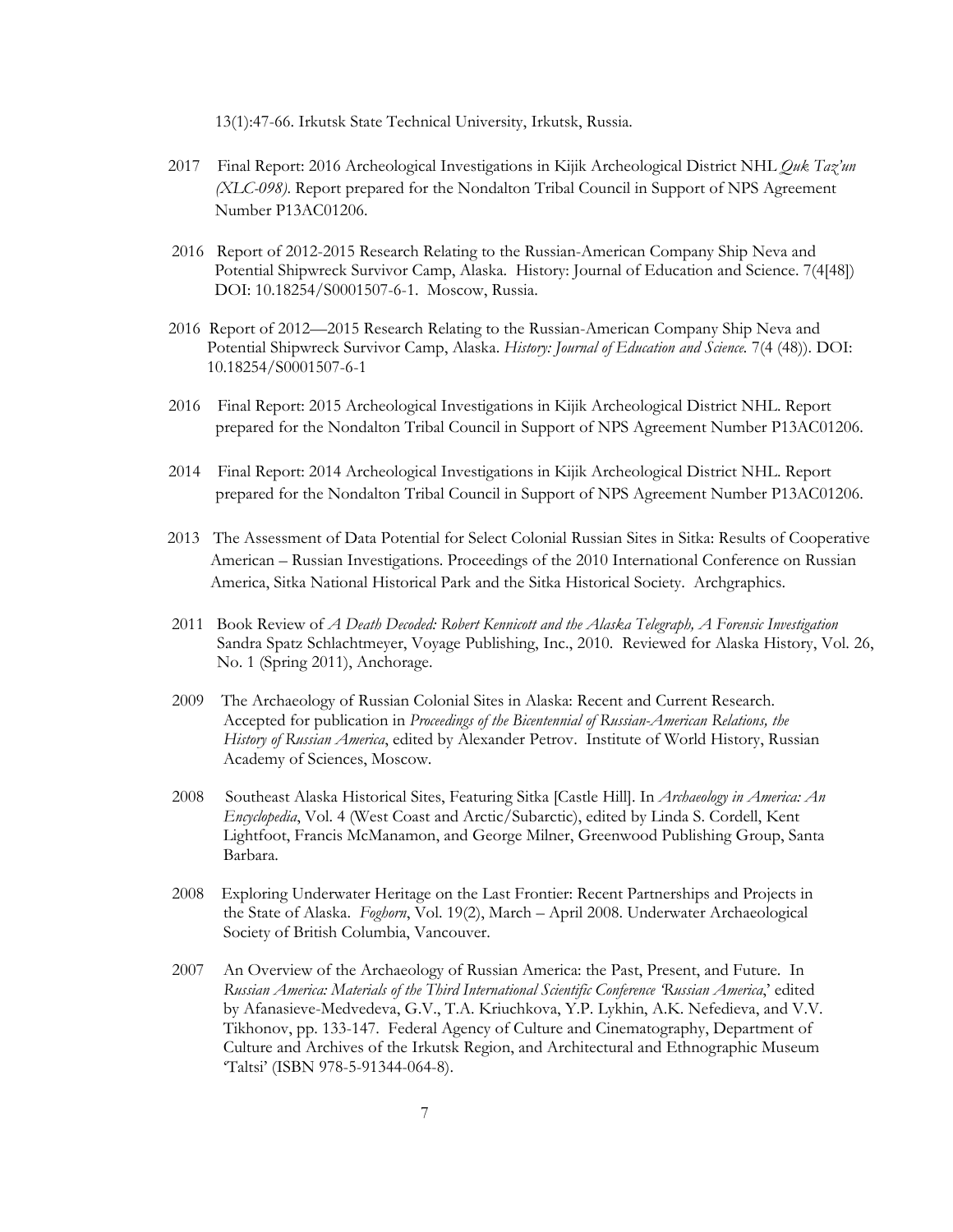- 2007Management of Alaska's Submerged Cultural Resources: A Current Assessment. In Cultural Resource Management in Alaska, edited by Diane K. Hanson. Special issue: *Alaska Journal of Anthropology*, Vol. 5(2):55-66. Alaska Anthropological Association, Anchorage, Alaska.
- 2007 Alaska's Submerged History: The Wreck of the Kad'yak (in English and Russian). In *Proceedings of the international conference: Beringia Days 2006*, Shared Beringian Heritage Program, Alaska Region, United States National Park Service, Anchorage, Alaska.
- 2006 The Castle Hill Archaeological Project, Sitka, Alaska: Overview of an Early 19th Century Russian American Artifact Assemblage. In *Journal of the Architectural and Ethnographic Museum Talci*, Vol. 5: 7-25, Irkutsk.
- 2004 *Archaeological Investigations at Castle Hill: the Early 19th Century Colonial Capitol of Russian-America, Sitka, Alaska*. Manuscript accepted for publication by the Institute of History, Archaeology and Ethnography of the Far Eastern Branch of the Russian Academy of Sciences.
- 2003 Lead Seals of the Russian-American Company: A Perspective from the Castle Hill Collection. *Museum of the Fur Trade Quarterly*, volume 39, number 3 (Fall 2003).
- 2002 The Russian American Company in Sitka: Archeological Perspectives (in Japanese). In *Trade and Crafts of Indigenous Peoples in the North Pacific Rim*, edited by Kazuyoshi Ohtsuka, pp. 172-175. Japanese National Museum of Ethnology, Osaka.
- 2002 *Final Report of the Castle Hill Archaeological Project*, editor. Office of History and Archaeology Report Number 87, Division of Parks and Outdoor Recreation, Alaska Department of Natural Resources, Anchorage.
- 2001 Castle Hill Collection (in Japanese). In *The Sea Otter and Glass Beads: Trade of Indigenous Peoples in the North Pacific Rim*, exhibition catalog. Japanese National Museum of Ethnology, Osaka.
- 1999 Archaeology at Alaska's Castle Hill, the Colonial Capitol of Russian America. In *Unseen Treasures: Imperial Russia and the New World*, published by the American-Russian Cultural Cooperation Foundation, pp. 17-22. Virginia Lithograph, Arlington.
- 1996 *Archaeological Investigation of the Uyak Site (KOD-145) in Conjunction with Access Road Construction: Larson Bay, Alaska (Project 59779).* Office of History and Archaeology Report Number 58, Division of Parks and Outdoor Recreation, Alaska Department of Natural Resources, Anchorage.
- 1995 *Cultural Resources Survey of State Lands Near Willow, Alaska: Parks Highway Mile 80.* Office of History and Archaeology Report Number 56, Division of Parks and Outdoor Recreation, Alaska Department of Natural Resources, Anchorage.
- 1995 *Cultural Resources Survey of Proposed Runway Alternatives at Shaktoolik, Alaska (Project No. 64759)*. Office of History and Archaeology Report Number 45, Division of Parks and Outdoor Recreation, Alaska Department of Natural Resources, Anchorage.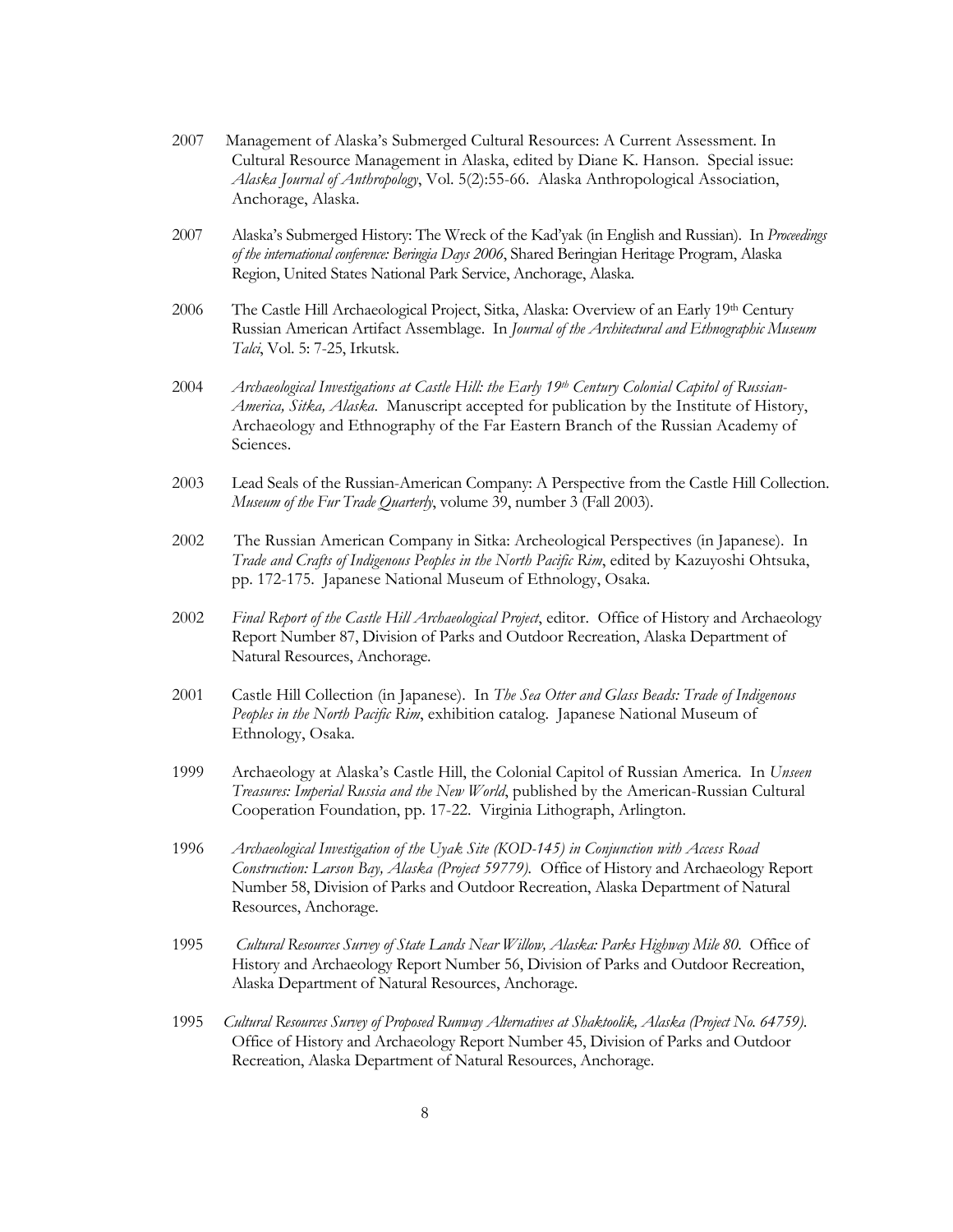- 1993 *Archaeological Envestigations in the Gulf of Alaska: A State Response to the Exxon Valdez Oil Spill.*  Office of History and Archaeology Report Number 29, Division of Parks and Outdoor Recreation, Alaska Department of Natural Resources, Anchorage (2nd Printing: February 1994).
- 1985 Chapter IX, Excavation Results for SEW-214 and SEW-216. In *Progress Report Project F-021-2(15)/(AO9812) Sterling Highway Archaeological Mitigation: Phase I Excavations at Four Sites on the Kenai Peninsula*, edited by Charles E. Holmes, pp. 141-246. Alaska Division of Geological and Geophysical Surveys Public Data File No. 85-04, Fairbanks.
- 1985 Chapter I: Northwest Alaska Prehistory; Appendix A: Cultural Resource Surveys and Sites on State Lands; and Appendix B: Northwest Alaska Site Inventory. In *Northwest Alaska Cultural Resources Report*, edited by Craig Mishler, pp. 4-16, 111-116, and 117-168. Alaska Division of Geological and Geophysical Surveys Public Data File No. 85-42L, Fairbanks.
- 1983 *Paleoethnobotany of the Late Woodland Mason Phase in the Upper Elk and Duck River Valleys, Tennessee*. Unpublished M.A. Thesis, Department of Anthropology, The University of Tennessee.
- McMahan, D, T. Dilliplane, A.V. Kharinsky, V.V. Tikhonov, J. Kinsman, and S. Thorsen 2011 Russian-American Archaeological Excavations at Three Colonial Russian Sites in Sitka, Alaska, 2010. Proceedings of the conference *Russian Culture in Archaeological Research: Multidisciplinary Methods and Technologies*, Omsk State University and the Omsk Branch of the Institute of Archaeology and Ethnography, Russian Academy of Sciences, Omsk, Russia, February 2011.
- McMahan, J. David and Charles H. Faulkner
	- 1982 *Archaeological Testing of the Marshall Site*. Project conducted and reported in accordance with the Tennessee Department of Transportation Project No. 32010-1311-23. Department of Anthropology, The University of Tennessee, Knoxville.
- McMahan, J. David and Daniel Thompson
	- 2020 *Final Report of Investigation: American-Russian Investigation of the NEVA Wreck and Survivor Camp: 200th Anniversary Expedition, Sitka, Alaska*. Report prepared by McMahan Consulting in fulfillment of: "Memorandum of Agreement among the National Science Foundation, the USDA Forest Service, the Alaska State Historic Preservation Officer, the Sitka Tribe of Alaska, and Dave McMahan;" and National Science Foundation Award No. PLR-1330939 USDA Forest Service ARPA Permit ID No. SIT699 / 620935010602, USDA Forest Service ARPA Permit ID No. SIT712 / 620935010602, and Alaska DNR Office of History and Archaeology Permit No. 2014-02, as amended. Available online at: http://mcmahanconsulting.com/home/neva\_project\_report.
- Dale, R. Joan and J. David McMahan
	- 2007 *Treatment of Human Remains from Alaska in Cultural Resource Management: A State Perspective*. In Cultural Resource Management in Alaska, edited by Diane K. Hanson. Special issue: Alaska Journal of Anthropology, Vol. 5(2):87-96. Alaska Anthropological Association, Anchorage, Alaska.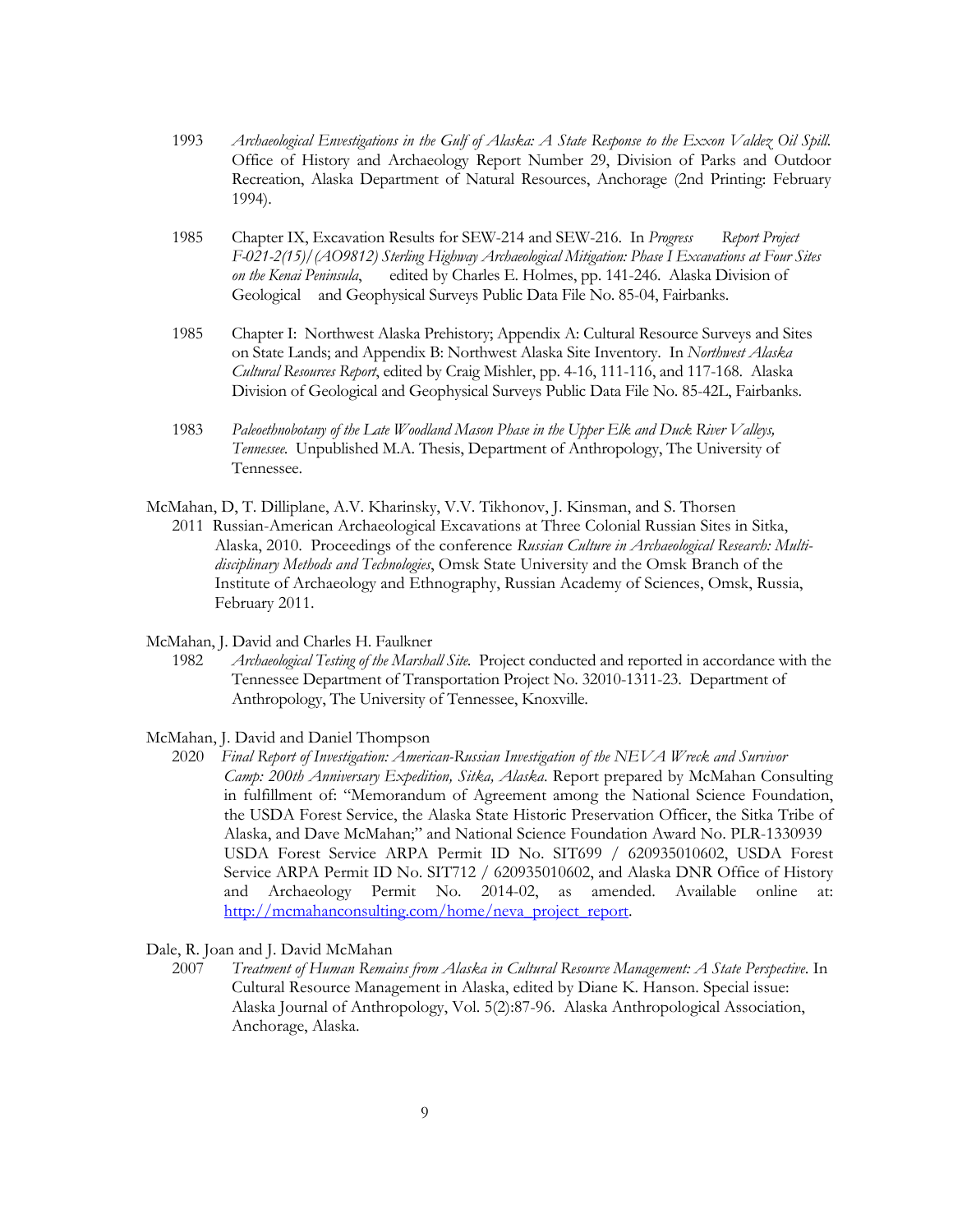Kharinsky, A.V., A.U. Isaev, I.V. Sterhova, A.M. Klementaev, J.D. McMahan, and T.L. Dilliplane 2008 The Historical Center of Irkutsk and its Potential for Archaeological Study (in Russian). In *Russian Cultural and Archaeological Expeditions,* edited by Larisa Tamarova. Olmsk, Russia. (ISBN 978-5-903328-15-4)

McMahan, J. David, John O. Jensen, Stephen Jewett, John Kelley, Sathy Naidu, Hans Van Tilburg, and Michael Burwell

- 2007 Submerged Cultural Resource Management on the Last Frontier: Reconnaissance, GIS Mapping, and Biotic/Geochemical Characterization of Threatened Shipwreck Sites in Southeast Alaska. In *Diving for Science 2007: Proceedings of the American Academy of Underwater Sciences, 26th Symposium,* Dauphin Island, AL.
- McMahan, J. David and R. Joan Dale
	- 1988-2010 Approximately 200 authored and co-authored reports (1-10 pages) have been produced for the Alaska Scientific Crime Detection Laboratory, the Alaska State Troopers, local law enforcement agencies, and the Office of the State Medical Examiner. Examples can be provided on request.
- McMahan, J. David and Michael W. Strunk
	- 2006 The Arms and Munitions of Russian America: A Perspective from the Castle Hill Site, Sitka, Alaska. In *Journal of the Architectural and Ethnographic Museum Talci*, Vol. 5: 46-57, Irkutsk.
- Mobley, Charles M., Douglas Reger, J. David McMahan, Susan Bender, and Alan Boraas 2017 The Kasilof Cache: A Prehistoric Dena'ina Toolkit. *Alaska Journal of Anthropology*, Vol. 14 (1-2):71-87. Alaska Anthropological Association, Anchorage.

#### Perzinski, David, Joe D. McMahan, and David Herdrich

- 2020 *Archaeological Treatment Plan for FEMA-funded Disaster Recovery Activities on Saipan, Tinian, and Rota Islands, Commonwealth of the Northern Mariana Islands* (DRAFT). Prepared for the Federal Emergency Management Agency (FEMA), Department of Homeland Security, Region 9 Environmental and Historic Preservation (EHP) Section, Oakland, CA.
- Vanderhoek, Richard, Randolph M. Tedor and J. David McMahan 2007 Cultural Materials Recovered from Ice Patches in the Denali Highway Region, Central Alaska, 2003-2005. *Alaska Journal of Anthropology*, Volume 5, No. 2.

### **PUBLIC AND PROFESSIONAL PRESENTATIONS (SELECTIVE LIST)**

- 2019 *Russian-Alaskan Collaborations on Shared Heritage Projects: a Summary*. Prepared by Dave McMahan for Anatoli Antonov, Russian Ambassador to the U.S. The summary was requested by Ambassador Antonov while McMahan accompanied him on a tour of cultural sites in Juneau and Sitka, Alaska, in June 2019.
- 2019 Alaska's Historic Shipwrecks: Snapshots in Time. Keynote address at the Anchorage Museum of History in conjunction with the opening of the exhibit "Death in the Ice: the Mystery of the Franklin Expedition" in June, 2019.
- 2019 The Final Voyage of the NEVA: A Story of Survival in 1813 Russian America. Public presentation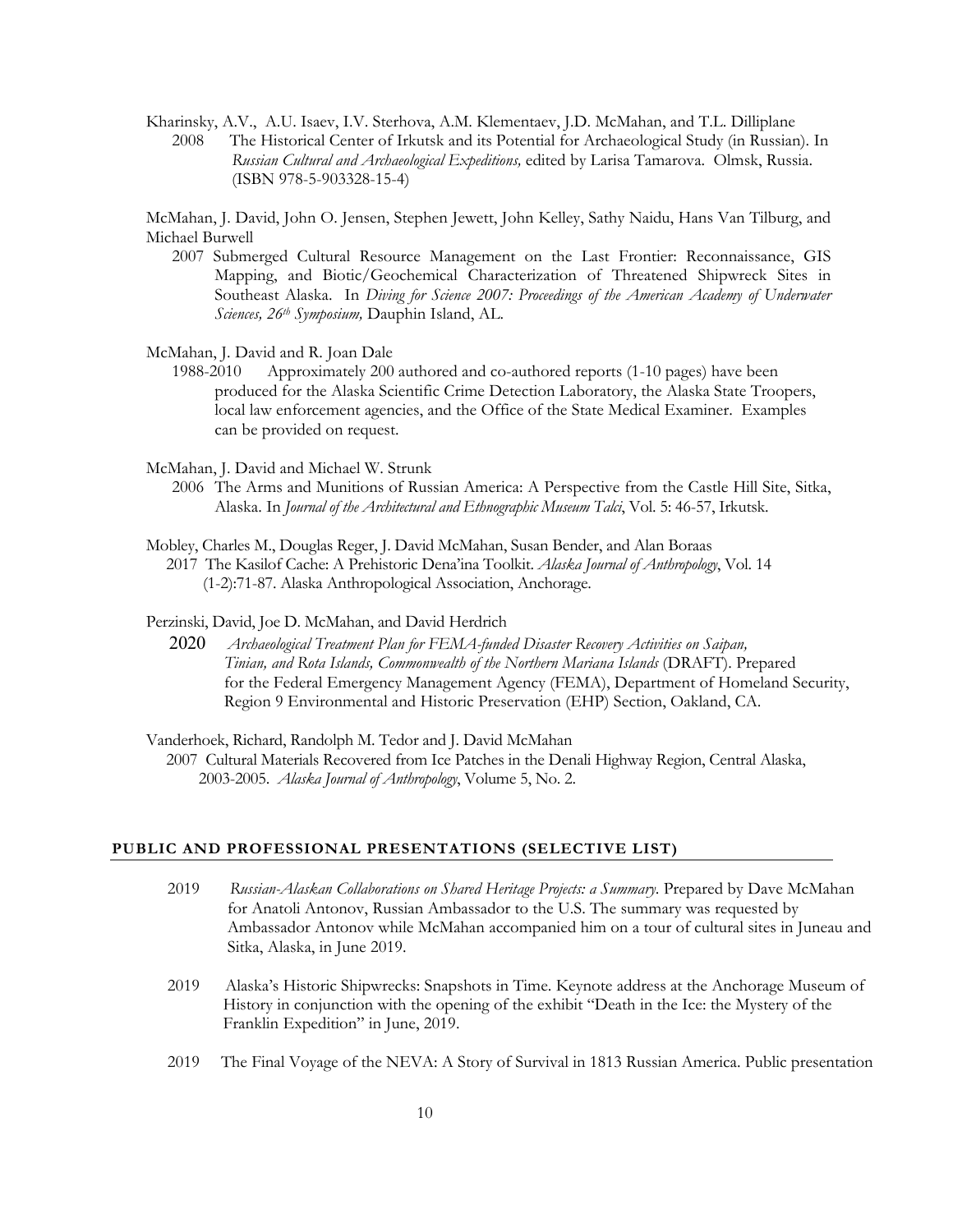by invitation of the Anchorage Museum, June, 2019.

- 2017 Final Chapter of the Russian-American Company Ship NEVA (1800-1813). Commemoration of the 200th anniversary of the Russian fortress Fort Elizabeth on the island of Kauai. Kapaa, Hawaii, November 2017.
- 2017 The Archaeology of Survival, the Final Chapter of the Russian-American Company Ship NEVA (1800-1813). University of Alaska Anchorage, Department of History and Alaska Na ve Studies. Invited speaker: Sesquicentennial Panel Discussion on the History of Russian America. October 2017.
- 2017 Exploring the Archaeology of Colonial Russian America. Keynote Speaker, Midwest Historical Archaeology Conference, Purdue University. October 2017.
- 2017 The Archaeology of Survival, the Final Chapter of the Russian-American Company Ship NEVA (1800-1813). Invited speaker, Conference on the History of Russian America. Ryazan, Russia. September 2017.
- 2017 2012-2016 Research Relating to the Russian-American Company Ship NEVA and 1813 Shipwreck Survivor Camp, Alaska. Society for Historical Archaeology, Houston. January 2017.
- 2016 Exploring the Archaeology of New Archangel and Russian America. Invited speaker: International Scientific Conference "The Russian North and Arctic regions: History, Traditions, Images." Archangelsk, Russia. April 2016.
- 2016 Report of 2012-2015 Research Relating to the Russian-American Company Ship NEVA and Potential Shipwreck Survivor Camp, Alaska. Invited speaker: International Conference on the History and Heritage of Russian America. Russian Academy of Sciences, Moscow, Russia. April 2016.
- 2016 Russian-American Company Ship NEVA and 1813 Shipwreck Survivor Camp. Invited Speaker, Russian Geographical Society, Moscow, Russia. April 2016.
- 2015 Field Methods for Finding Forgotten Graves. Presentation for the Kenaitze Indian Tribe, Kenai, Alaska. March 2015.
- 2014 Secrets of the Dead: Solving Mysteries with Forensic Anthropology. Alaska Prospector's Society (September 2014).
- 2014 Revealing the Secrets of the Dead through Forensic Anthropology. Coffee with a Scientist Series, Alaska Public Lands Information Center, Anchorage (August 2014).
- 2013 Exploring the Archaeology of Alaska's Russian Heritage. Andrew P. Kashevarof Memorial Lecture Series, Alaska State Museum, Juneau (March 2013).
- 2013 Minutiae: The Characterization of Organic Residues from Archaeological Sites. Guest lecturer for Archaeological Methods class, Purdue University (May 2013).
- 2013 Exploring the Archaeology of Alaska's Colonial Russian Heritage. Guest faculty lecturer, Anthropology Department, Purdue University.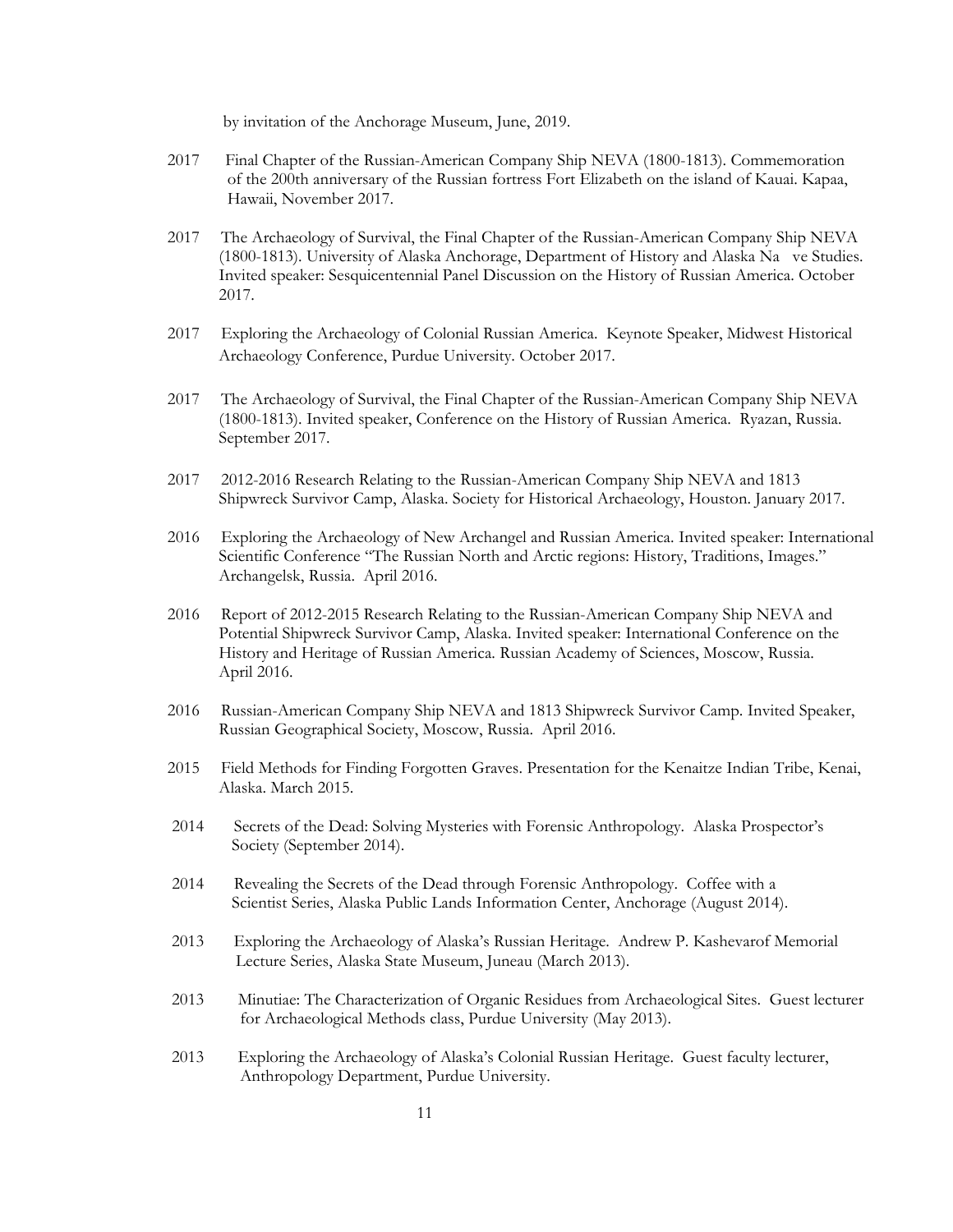- 2013 The Story of the NEVA: 200<sup>th</sup> Anniversary. Public lecture sponsored by the Sitka Historical Society (March 2013).
- 2013 Exploring Alaska's Maritime Heritage through Partnerships. Public lecture at Klondike Gold Rush National Historical Park, Skagway (April 2013).
- 2012 Exploring Alaska's Russian Heritage through International Collaborations: 2011 IASRA Activities. Alaska Anthropological Association Annual Meeting (March 2012).
- 2012 An Archaeological Reflection on New Arkangel's International Material Culture in the Early 19th Century. Alaska Historical Society Annual Meet
- 2012 An Overview of State Laws and Protocols Relating to the Discovery and Treatment of Human Remains in Alaska. Annual Meeting of Museums Alaska.
- 2012 Exploring Russian-American Trade through Comparison of Chemical XRF Signatures of Glass from Colonial Russian Sites in Alaska and the Tal'tsinka Factory in Central Siberia. PXRF Workshop, Museums Alaska and Alaska Historical Society Annual Meeting.
- 2012 Anthropology in Forensic Science. Coffee with a Scientist Series, Alaska Public Lands Information Center, Anchorage (June 2012).
- 2012 Alaska's Maritime Heritage. Coffee with a Scientist Series, Alaska Public Lands Information Center, Anchorage (July 2012).
- 2012 Alaska's Colonial Russian Settlements. Coffee with a Scientist Series, Alaska Public Lands Information Center, Anchorage (August 2012).
- 2012 Anthropology in Forensic Science. Guest Lecturer, Criminology, University of Alaska Anchorage (November 2012).
- 2011 Exploring Alaska's Colonial Russian Heritage through International Collaborations: 2004- 2011. Public talk at the State Office Building, Anchorage. Repeated for the Alaska Prospector's Society in 2012. A shorter version was presented to the Alaska Historical Commission and Lt. Governor.
- 2011 Submerged Cultural Resource Management on the Last Frontier. Paper presented at the International Submerged Lands Conference, Girdwood, Alaska, May 11, 2011.
- 2011 CSI Meets Indiana Jones: How Archaeologists Help Solve Crimes. Public talk at the Pratt Museum, Homer, Alaska. Originally presented in 2009 as part of the BLM monthly Fireside Chat series in Anchorage. It was repeated for the Sisters of Crime, law enforcement, and the general public, at the Palmer Lion's Club.
- 2011 Seminars and Meetings in Ryazan, Kaluga, Vologda, Totma, and Moscow relating to the Study and Public Interpretation of Colonial Russian America. Presentation to the Board of Directors and guests of the Alaska International Education Foundation, Anchorage.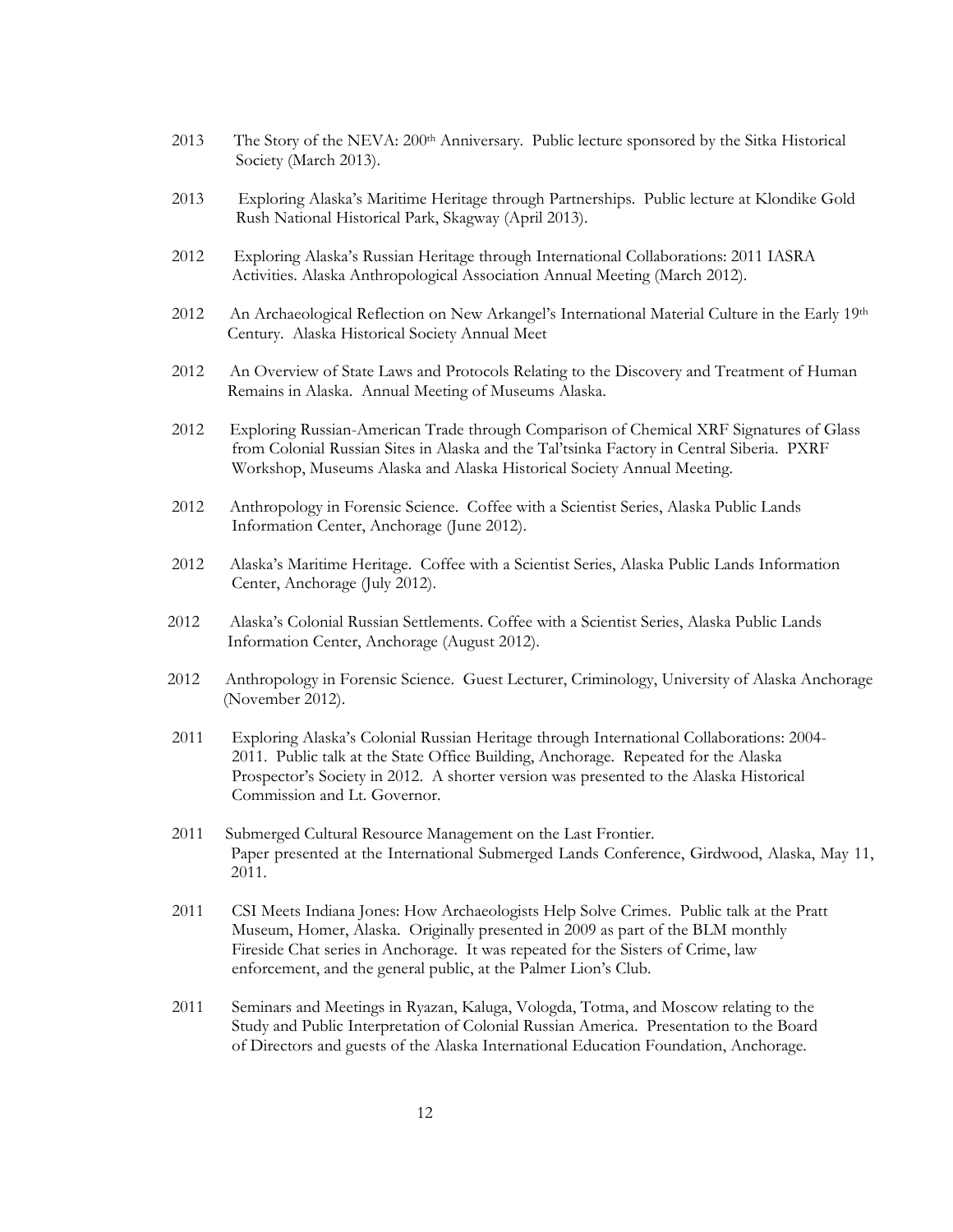- 2011 Conservation Planning for the Effects of Climate Change on Alaska's Coastal Archaeological, Historical, and Cemetery Sites. Annual Meeting of the Association of Environmental and Engineering Geologists, Anchorage.
- 2010 Exploring China's Tea Road to Russian America through Investigations on the Mongolian-Russian Border. Society for Historical Archaeology, scheduled for Jacksonville, Florida, January 2010 (with Artur Kharinsky, Vladimir Tikhonov, Timothy Dilliplane, and Katherine Arndt.
- 2009 Exploring the Material Culture of Colonial Russian America through Recent Investigations in Central Siberia. 17th Arctic Conference, Institute of Arctic and Alpine Research, University of Colorado at Boulder, November 13 – 14, 2009 (with Vladimir Tikhonov, Artur Kharinsky, and Timothy Dilliplane).
- 2009 Exploring Russian-American Trade through Comparison of Chemical XRF Signatures of Glass from Colonial Russian Sites in Alaska and the Tal'tsinka Factory in Central Siberia. Claudia Brackett, J. David McMahan, and Julia Kleyman. Poster: Annual Meeting of the Alaska Anthropological Association, Juneau, March 2009.
- 2009 Understanding Russian America: a Perspective from the Motherland, Excavations at the Baranov Glassworks and the Russian-American Company Building, Irkutsk, Russia. J. David McMahan, Timothy L. Dilliplane, Artur V. Kharinsky, and Vladimir V. Tikhonov. Poster: Annual Meeting of the Alaska Anthropological Association, Juneau, March 2009.
- 2008 Exploring Underwater Heritage on the Last Frontier: Recent Partnerships and Projects in the State of Alaska." Keynote speaker: Underwater Archaeological Society of British Columbia, Bamfield, BC, April 5, 2008.
- 2008 Cultural Resource Management in Alaska: Programs of the Alaska Office of History and Archaeology, presentation for the Heritage Branch, Provincial Government of British Columbia, April 3, 2008.
- 2008 Russian Colonial Archaeology and Cultural Exchange in Alaska and Siberia: An Overview of Recent Collaborations (McMahan, Dilliplane, Kharinskiy, and Tikhonov). Paper and poster, Alaska Anthropological Association Annual Meeting, March 1, 2008, Anchorage.
- 2008 Underwater Archaeology and Maritime Heritage in the State of Alaska: An Update. Paper presented at the Alaska Anthropological Association Annual Meeting, March 1, 2008, Anchorage.
- 2008 Exploring Russian-American Trade through Comparison of chemical XRF Signatures of Glass from Colonial Russian Sites in Alaska and the *Tal'tsinka* Factory in Central Siberia. Paper and poster presented at "ART2008: 9th International Conference, Jerusalem, Israel and 37th International Conference on Archaeometry, Siena, Italy. (with Claudia Brackett and Julia Kleyman)
- 2007 Session Co-Chair: "The Last Frontier: Progress and Challenges of Underwater Archaeology in Alaska." Presenter: Underwater Archaeology and Maritime Heritage in the State of Alaska: An Update. Eighth Maritime Heritage Conference, San Diego, October 9- 12, 2007.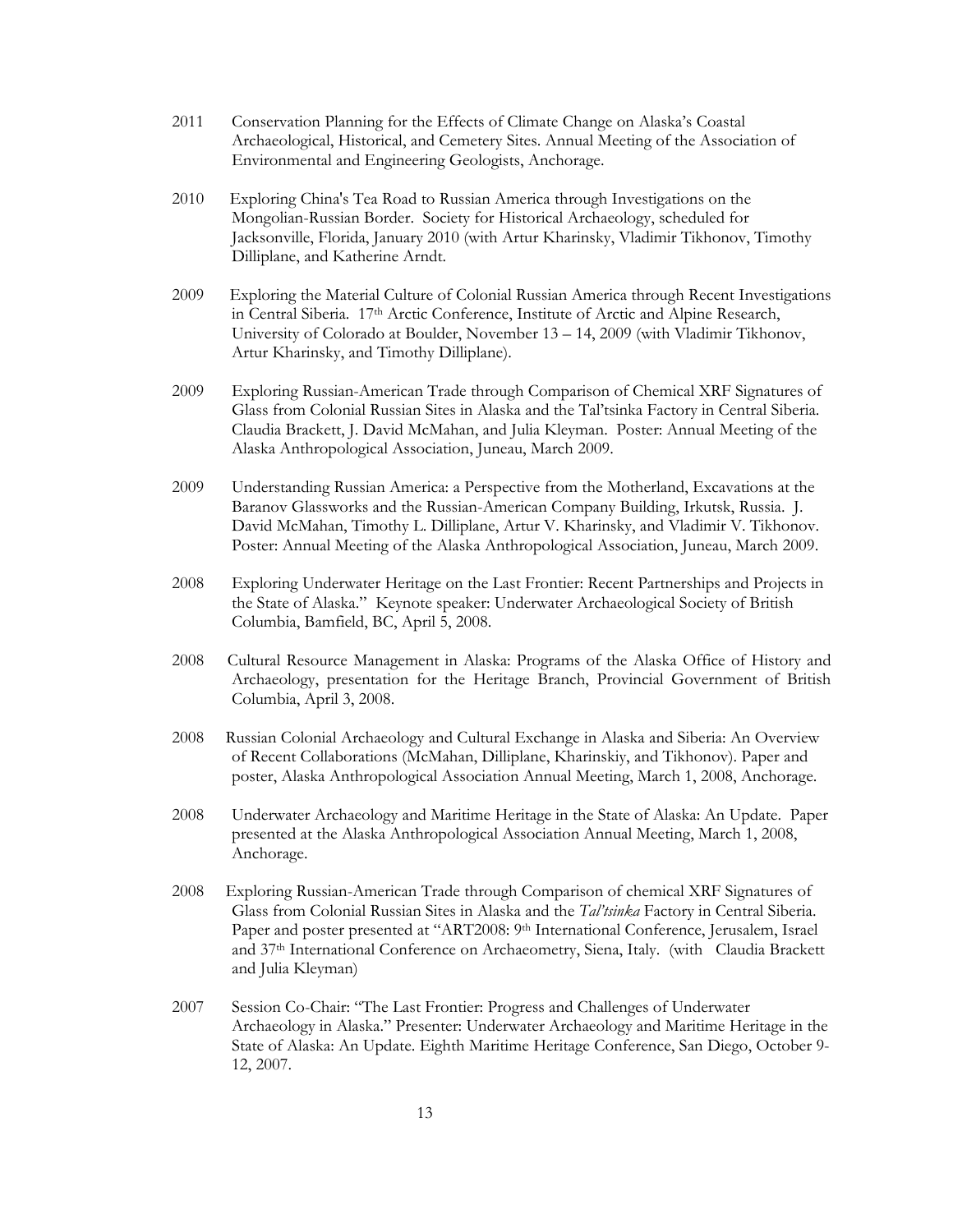- 2007 Session Co-Chair: "Geography, History and Archaeology," 2007 Arctic Science Conference, American Association for the Advancement of Science, Anchorage, Alaska, September 24-26, 2007.
- 2007 Only in Alaska! Missing Person Vs. Cremains and How to Tell the Difference. Poster Session (with Kathy Day, Office of the Alaska State Medical Examiner), American Academy of Forensic Sciences, poster being prepared for the conference to be held in February 2007.
- 2007 An Overview of the Archaeology of Russian America: the Past, Present, and Future. Paper presented at the Third International Conference on Russian America. Irkutsk, Russia, August 8-12, 2007. Complete text at http://pribaikal.ru/projectitem/article/5007.html?cHash=38691b2297&print=1.
- 2007 The Archaeology of Russian America: Recent and Ongoing investigations. Paper presented at the conference: "Two Centuries of U.S. – Russia Relations," Moscow, Russia, November 8-10, 2007.
- 2007 The Archaeology of Russian Colonial Sites in the New World: Insights from Alaska and Central Siberia. Paper presented at the Society for Historical Archaeology annual conference, Williamsburg, Virginia, January 2007.
- 2006 Anthropology in Forensic Science. Lecture presented annually for the University of Alaska Anchorage class "Introduction to Forensic Science," taught by Jim Wolfe. Anchorage, October 2006.
- 2006 Alaska's Submerged Heritage: 2006 Investigations in Lynn Canal. Paper presented by John Jensen (University of Rhode Island) and Dave McMahan at the Alaska Historical Society Annual Meeting, Juneau, October 2006.
- 2006 An update on the Kad"yak Publication Project (under FY 2005 Beringia Grant), and Recent Activities of the Joint Siberian-Alaskan Research Group on Russian-America (under FY 2006 NSF Grant. Paper presented at the U.S. National Park Service Beringia Days Conference, Anchorage, September 2006.
- 2006 Minutiae: the Characterization of Microscopic Residues from Archaeological Sites. Lecture presented annually for the University of Alaska Anchorage class "Lab Methods in Archaeology," taught by Dr. Doug Veltre. Anchorage, November 2006.
- 2005 Case Studies in Forensic Anthropology: Examples from Alaska. Talk given to the Rotary Club, Anchorage, 2005.
- 2005 Joint Siberian-Alaskan Research Group on Russian America: Opportunities in the Irkutsk Region. Paper presented at the Alaska Anthropological Association Annual Meeting, Fairbanks, April 2005.
- 2005 Alaska's "Ship of Gold": Documentation of the Steamer *SS Portland.* Paper presented with John O. Jensen, Michael H. Burwell, and Karl Gurcke at the Alaska Anthropological Association Annual Meeting, Fairbanks, April 2005. [aired on PBS "History Detectives" in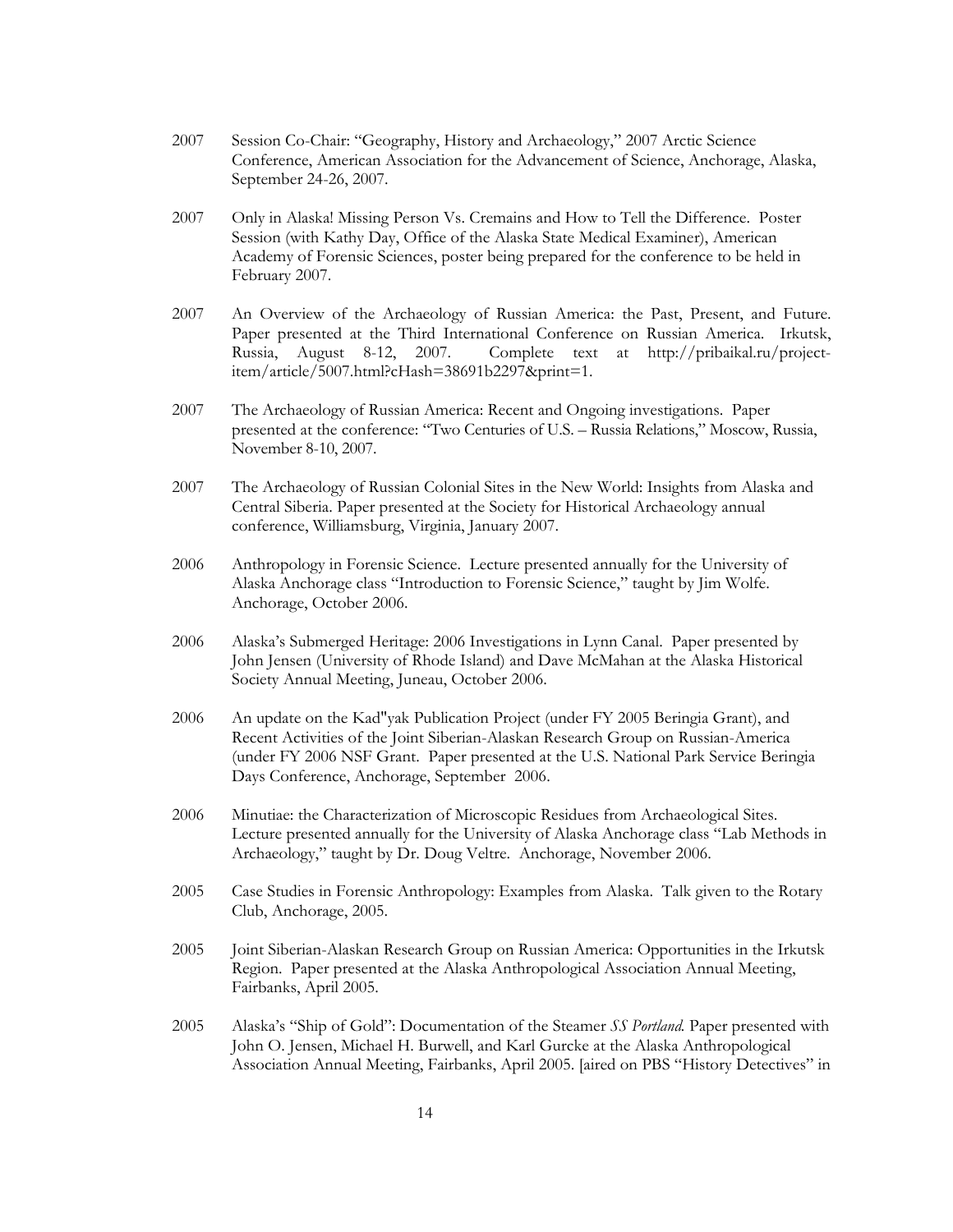August 2004.

- 2001 Archaeology at Alaska's Castle Hill: Perspectives on Trade and Industry in Colonial Russian – America. Paper presented at the International Conference: Indigenous Trade and Art in the North Pacific Rim. Osaka, Japan, October 2001.
- 2000 Archaeology at Alaska's Castle Hill, the Colonial Capital of Russian America. Paper presented at the opening of the exhibition: Unseen Treasures and the New World: A Millennium Exhibition from the Russian State Historical Museum. Trenton, New Jersey, March 2000.
- 1999 Castle Hill Archaeological Project: Results of the 1998 Field Season. Alaska Anthropological Association Conference, April 1 1999, Fairbanks.
- 1999 Characterization of Hairs and Fibers from Castle Hill: Preliminary Results of Microscopic Examination. Alaska Anthropological Association Conference, April 1, 1999, Fairbanks.
- 1999 Archaeology of Russian-America: Insights from Castle Hill, Sitka, Alaska. Talk presented to the East Texas Archaeological Society, East Texas A & M University, February 1998. The same paper was delivered as part of the invited lecturer series at the University of Tennessee, Department of Anthropology.
- 1997 Early 19th Century Cobblers, Barbers, and Metalsmiths: Insights from the Archaeology of Castle Hill. Paper presented to the Alaska Historical Society, November 1997, Sitka. (Paper was repeated at the Alaska Anthropological Association in April 1998)
- 1997 Murder Most Foul: Alaskan Case Studies in Forensic Anthropology. Public lecture given (with R. Joan Dale) at the Anchorage Museum of History and Art, Archaeology Week Series, March 1997.
- 1995 Analysis of an Early Historic Russian Burial from the Aleutians: A Glimpse into the Past of the Unalaska Settlement. Paper and Poster prepared for the 1995 Alaska Anthropological Association Conference, April 1995, Anchorage.
- 1994 OHA Investigations at the Chilkoot Lake State Recreation Site: An Adventure in Public Archaeology. Paper presented at the 1994 Alaska Anthropological Association Conference, March 30 – April 2, 1994, Juneau.
- 1993 Analysis of Wooden Artifacts and Other Plant Materials from Three Gulf of Alaska Sites. Paper presented at the 1993 Alaska Anthropological Association Conference, April 8-10, 1993, Anchorage.
- 1993 Progress Report on the Documentation of Archaeological and Historic Properties Along the Copper River Railroad. Talk given to the Chitina Native Elders, 5/20/93.
- 1993 Archaeological Resources of the Gulf of Alaska and Prince William Sound Areas. Public talk in Kodiak, Alaska, 8/22/93.
- 1992 Human Skeletal Remains and Clandestine Graves: A Training Course for Criminal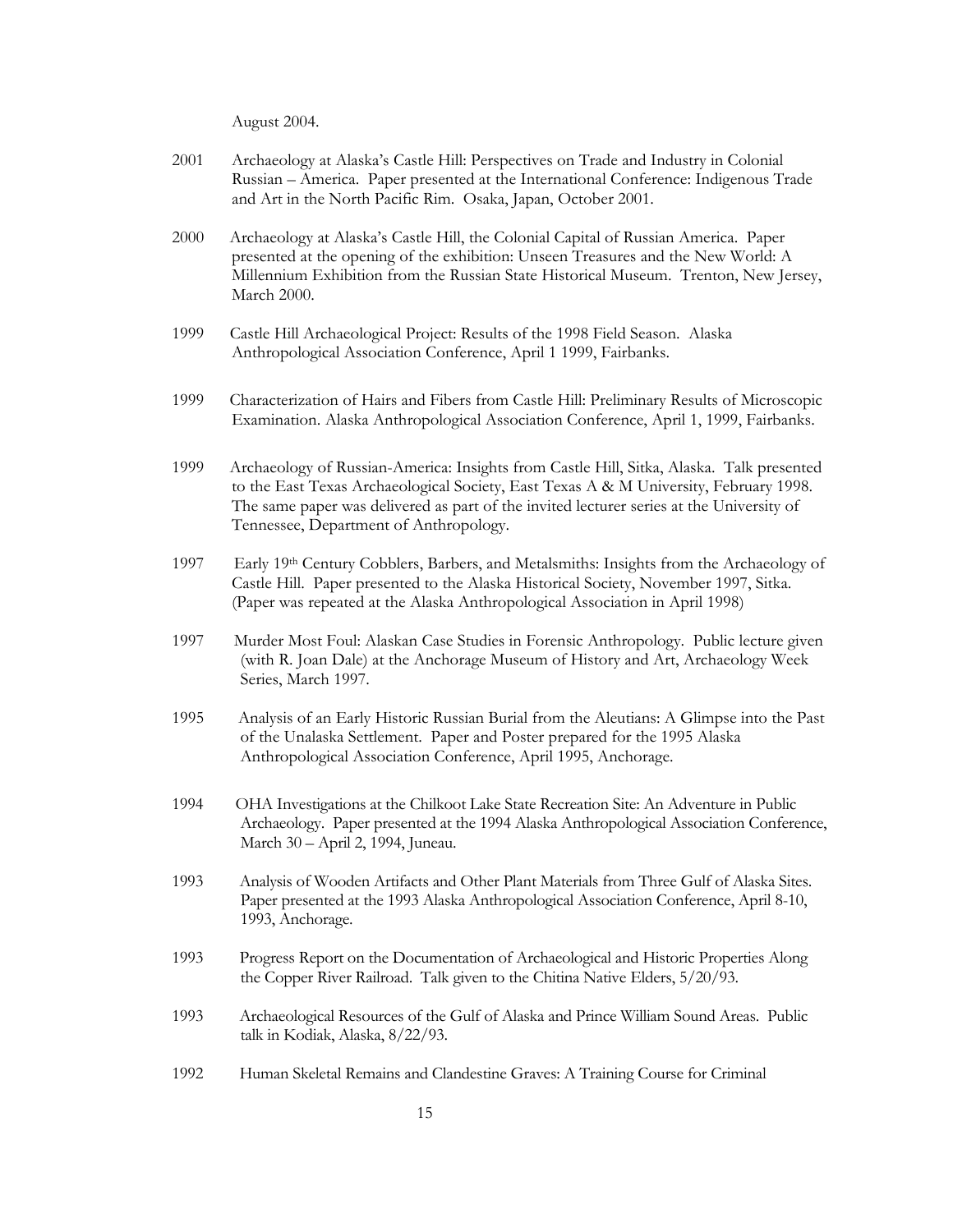Investigators (with R. Joan Dale). Series of lectures prepared for an 8 hour course taught for the Alaska Department of Public Safety, Scientific Crime Detection Laboratory, Anchorage.

- 1992 An Overview of Forensic Anthropology for the Law Enforcement Officer. Paper presented (with R. Joan Dale) at the Alaska Peace Officers Association Crime Conference, April 14, 1992.
- 1990 The Analysis of Human Skeletal Remains and Human Identification for the Law Enforcement Officer. Lecture delivered to the Crime Scene Investigation and Physical Evidence School, Alaska Scientific Crime Detection Laboratory, April 10, 1990. Lecture repeated as new classes convene.
- 1990 Archaeological Approaches to the Investigation of Shallow Graves. Paper presented at the 30th Annual Alaska Peace Officers Association Crime Conference, May 15, 1990, Anchorage.
- 1987 Report of Archaeological and Historical Investigations at Nuka Island and the Adjacent Kenai Peninsula, Gulf of Alaska. Paper presented in the Prince William Sound Symposium at the 1987 Alaska Anthropological Association Conference, March 13 and 14, Anchorage.
- 1986 Ramifications of Macrobotanical Recovery and Analysis for Late Prehistoric Plant-Use on the Kenai Peninsula. Paper presented at the 13th Annual Meeting of the Alaska Anthropological Association, Fairbanks, Alaska.
- 1985 Mortuary Remains at SEW-216: A Preliminary Report of Investigations. Paper presented at the 12th Annual Meeting of the Alaska Anthropological Association, Anchorage, Alaska.

## **EXAMPLES OF PROJECTS AND SYNERGISTIC ACTIVITIES**

Neva Shipwreck / Survival Camp Project https://www.adn.com/alaska-news/science/2017/03/04/archaeologists-say-theyve-found-thecampsite- used-by-survivors-of-legendary-doomed-ship-the-neva/ http://www.sci-news.com/archaeology/science-frigate-neva-shipwreck-03225.html

Castle Hill Archaeological Project / Alaska Office of History and Archaeology http://dnr.alaska.gov/parks/oha/castle/castle.htm

Kad'yak Shipwreck Project

 http://dnr.alaska.gov/parks/oha/kadyak/kadyakindex.htm http://sanctuaries.noaa.gov/maritime/expeditions/kadyak.html http://www.archaeology.org/online/features/kadyak/index.html

Southeast Alaska Threatened Shipwrecks

 http://dnr.alaska.gov/parks/oha/seshipwreck/seshipwrk.htm http://sanctuaries.noaa.gov/maritime/expeditions/lynn\_canal.html

HASSLER Expedition

http://sanctuaries.noaa.gov/maritime/expeditions/hassler/welcome.html